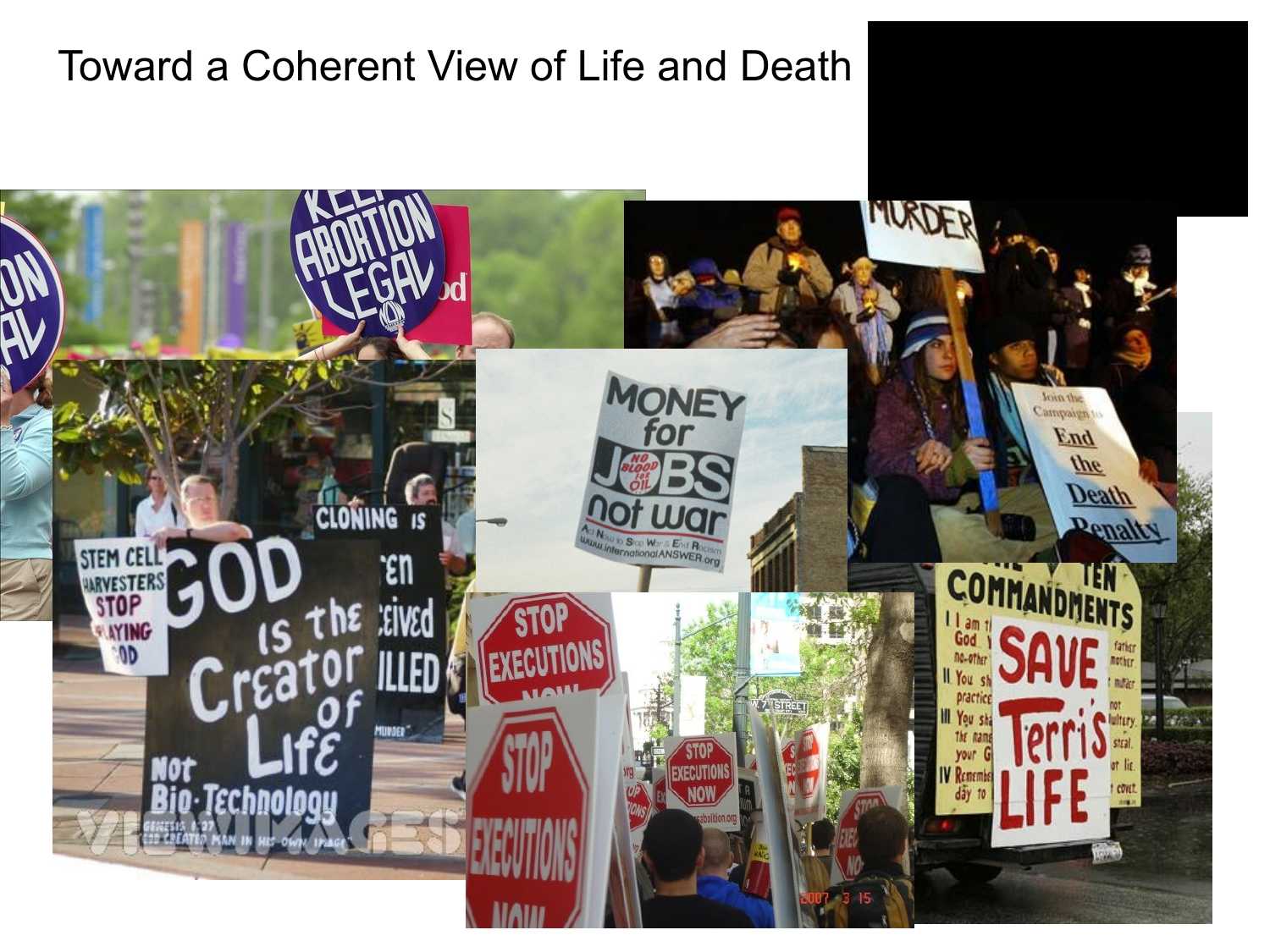Starting point: Biblical ethics vs. theoretical ethics

"All violence is bad."

"All killing is bad."

"The natural way is always the best."

"Maximize the greatest good for the greatest number."

"Free choice is the greatest good."

# Premise: the entire Bible (Old and New Testaments) is revelation from God and is the basis of Christian ethics.

1 Tim 3:16-17: "All Scripture is breathed out by God and proftable for teaching, for reproof, for correction, and for training in righteousness, that the man of God may be competent, equipped for every good work."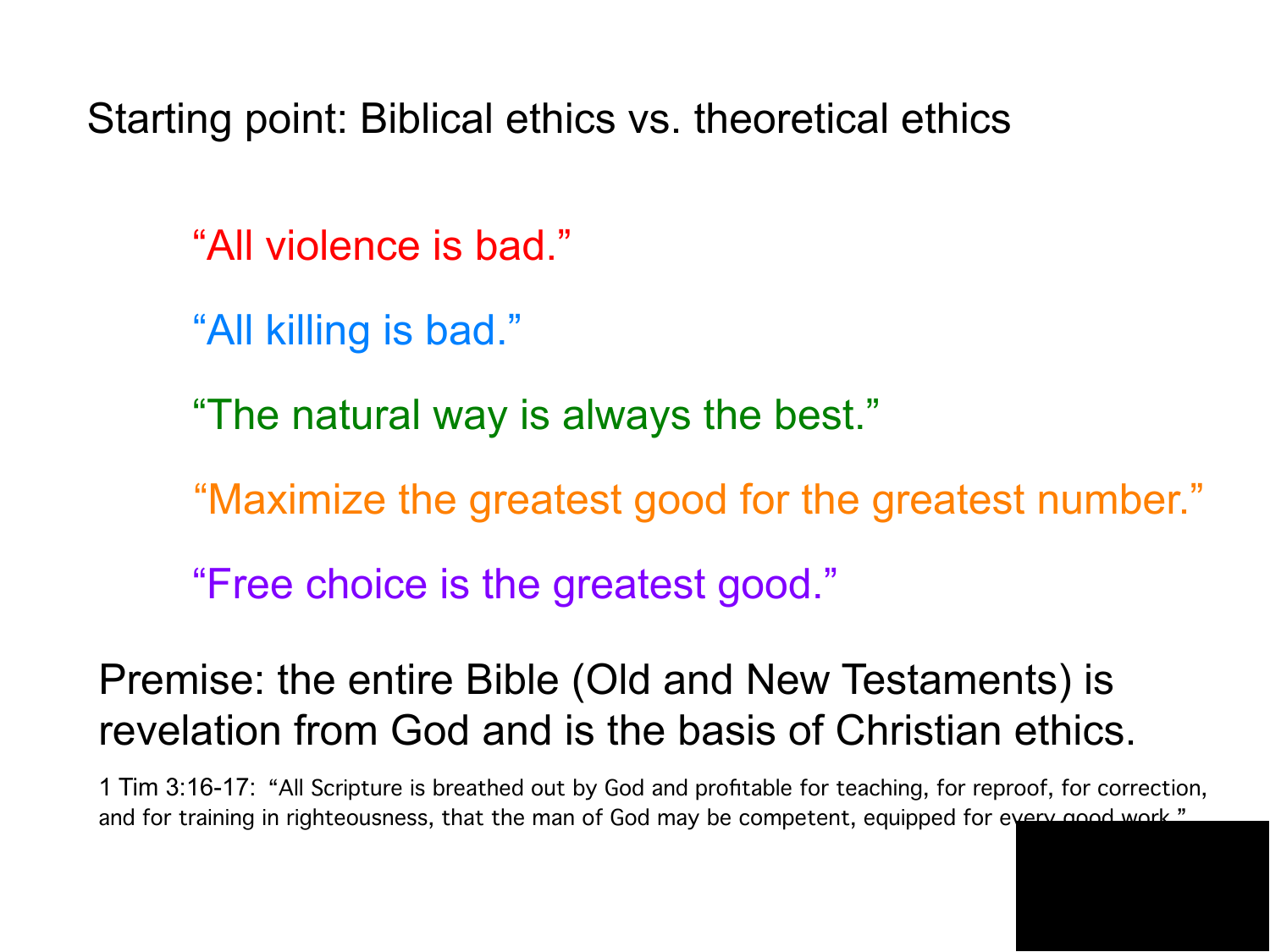## The Bible's view of mankind:

So God created man in his own image, in the image of God he created him; male and female he created them. And God blessed them. And God said to them, "Be fruitful and multiply and fll the earth and subdue it and have dominion over the fsh of the sea and over the birds of the heavens and over every living thing that moves on the earth." (Genesis 1:27-28)

What is man that you are mindful of him, and the son of man that you care for him? Yet you have made him a little lower than the heavenly beings and crowned him with glory and honor. You have given him dominion over the works of your hands;

you have put all things under his feet,

all sheep and oxen, and also the beasts of the feld, the birds of the heavens, and the fsh of the sea, whatever passes along the paths of the seas. (Psalm 8:4-8)

And God blessed Noah and his sons and said to them, "Be fruitful and multiply and fll the earth. The fear of you and the dread of you shall be upon every beast of the earth and upon every bird of the heavens, upon everything that creeps on the ground and all the fsh of the sea. Into your hand they are delivered. Every moving thing that lives shall be food for you. (Gen 9:1-3)

Humans as "image of God."

### Humans as "lords and caretakers of earth."

The LORD God took the man and put him in the garden of Eden to work it and keep it. (Gen 2:15)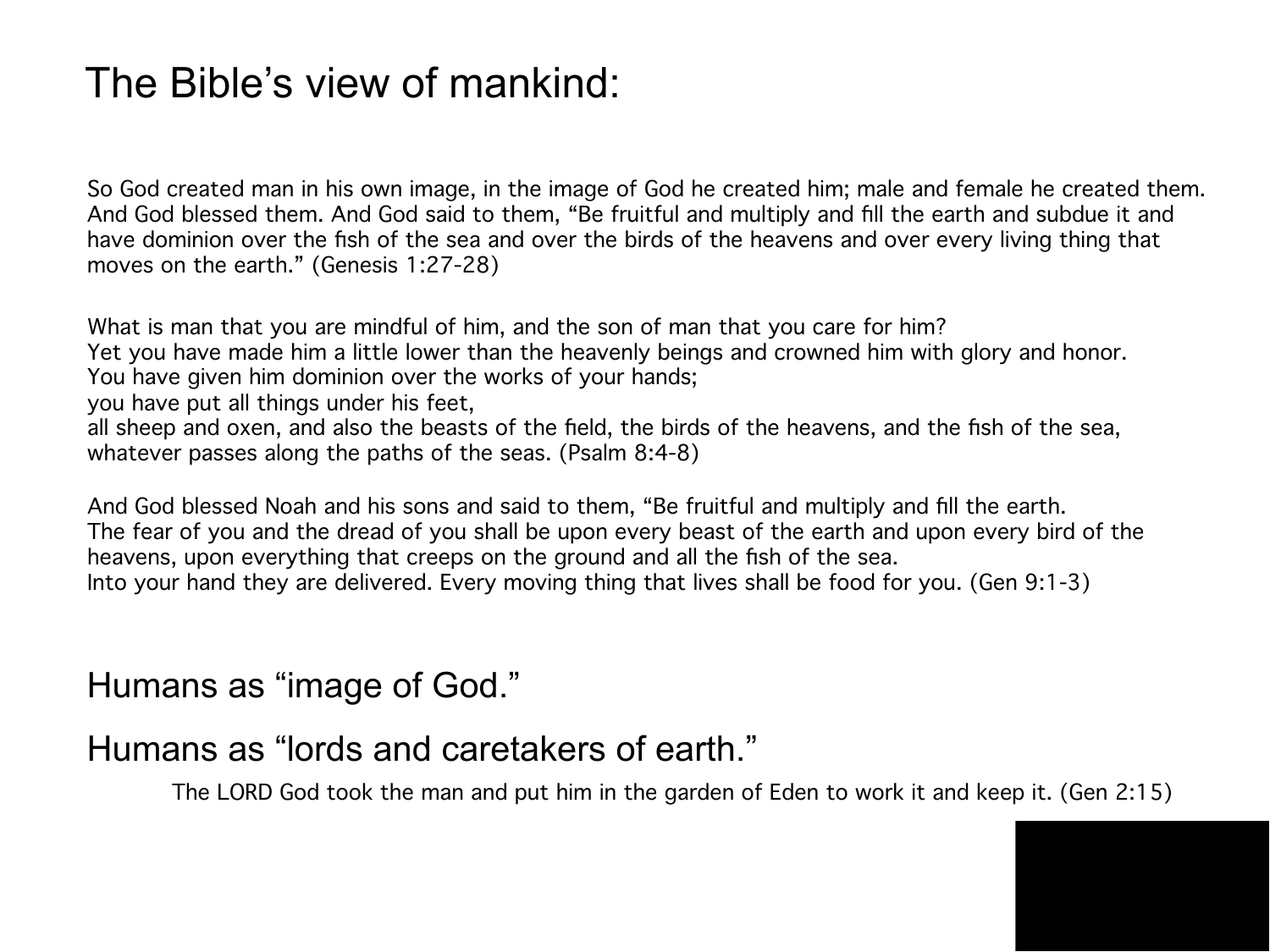Immediate consequences:

### Killing and eating animals is permissible.

You may slaughter and eat meat within any of your towns, as much as you desire (Deut 12:15)

Eat whatever is sold in the meat market without raising any question on the ground of conscience. (1 Corinthians 10:25)

### But we are not to wantonly destroy or be cruel to animals

Whoever is righteous has regard for the life of his beast, but the mercy of the wicked is cruel. (Prov 12:10)

If you come across a bird's nest in any tree or on the ground, with young ones or eggs and the mother sitting on the young or on the eggs, you shall not take the mother with the young. You shall let the mother go, but the young you may take for yourself, that it may go well with you, and that you may live long. (Deut 22:6-7)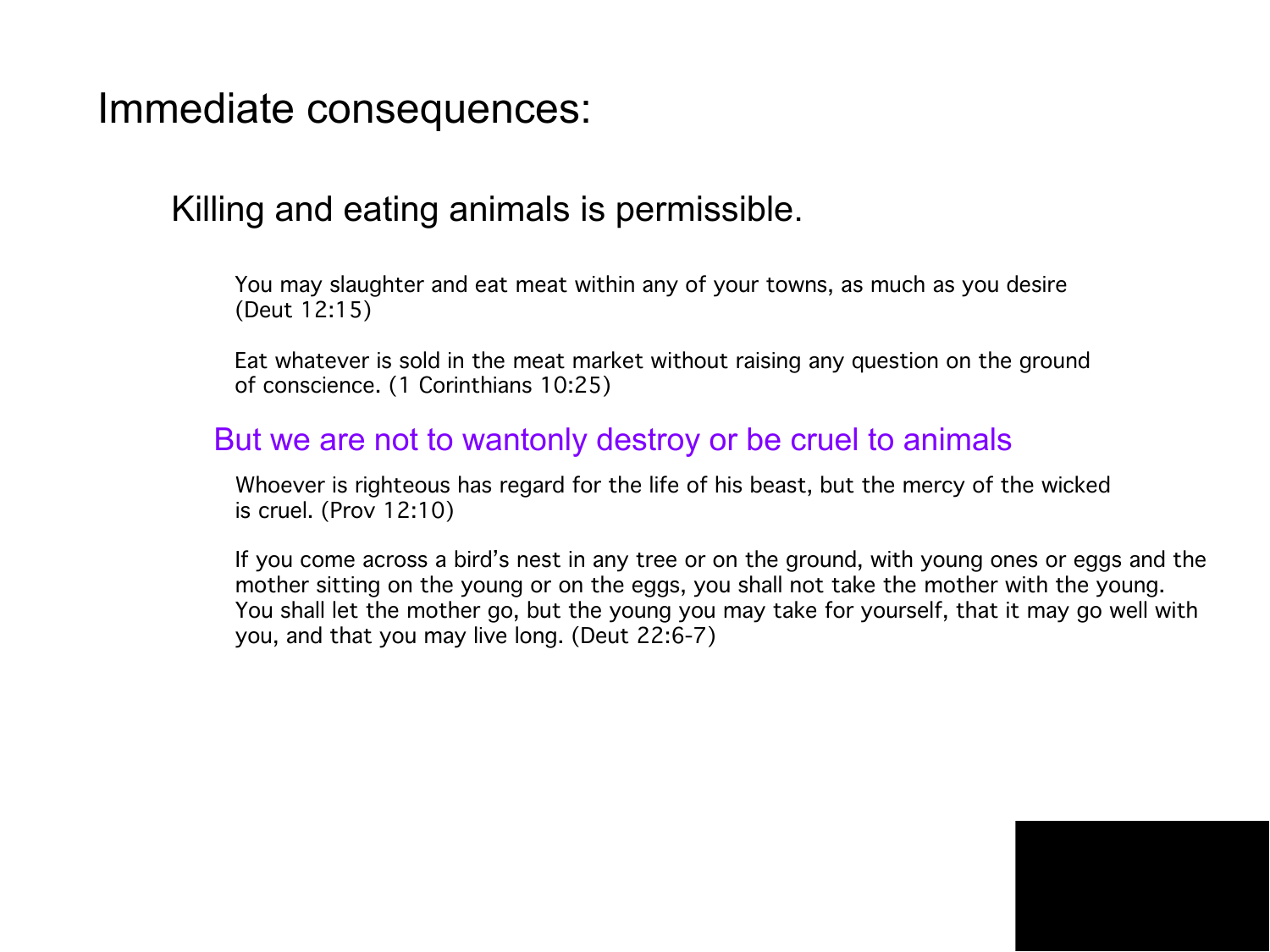Immediate consequences:

Killing humans is not the same, and highly proscribed. We are even held accountable for endangering humans, and even for thinking of endangering them.

Whoever sheds the blood of man, by man shall his blood be shed, for God made man in his own image. (Genesis 9:6)

You shall not murder. (Exodus 20:13)

And when they were in the feld, Cain rose up against his brother Abel and killed him. Then the LORD said to Cain, "Where is Abel your brother?" He said, "I do not know; am I my brother's keeper?" And the LORD said, "What have you done? The voice of your brother's blood is crying to me from the ground." (Genesis 4:8-10)

When an ox gores a man or a woman to death, the ox shall be stoned, and its fesh shall not be eaten, but the owner of the ox shall not be liable.

But if the ox has been accustomed to gore in the past, and its owner has been warned but has not kept it in, and it kills a man or a woman, the ox shall be stoned, and its owner also shall be put to death. (Exodus 21:28-29)

You have heard that it was said to those of old, 'You shall not murder; and whoever murders will be liable to judgment.' But I say to you that everyone who is angry with his brother will be liable to judgment; whoever insults his brother will be liable to the council; and whoever says, 'You fool!' will be liable to the hell of fre. (Matthew 5:21-22)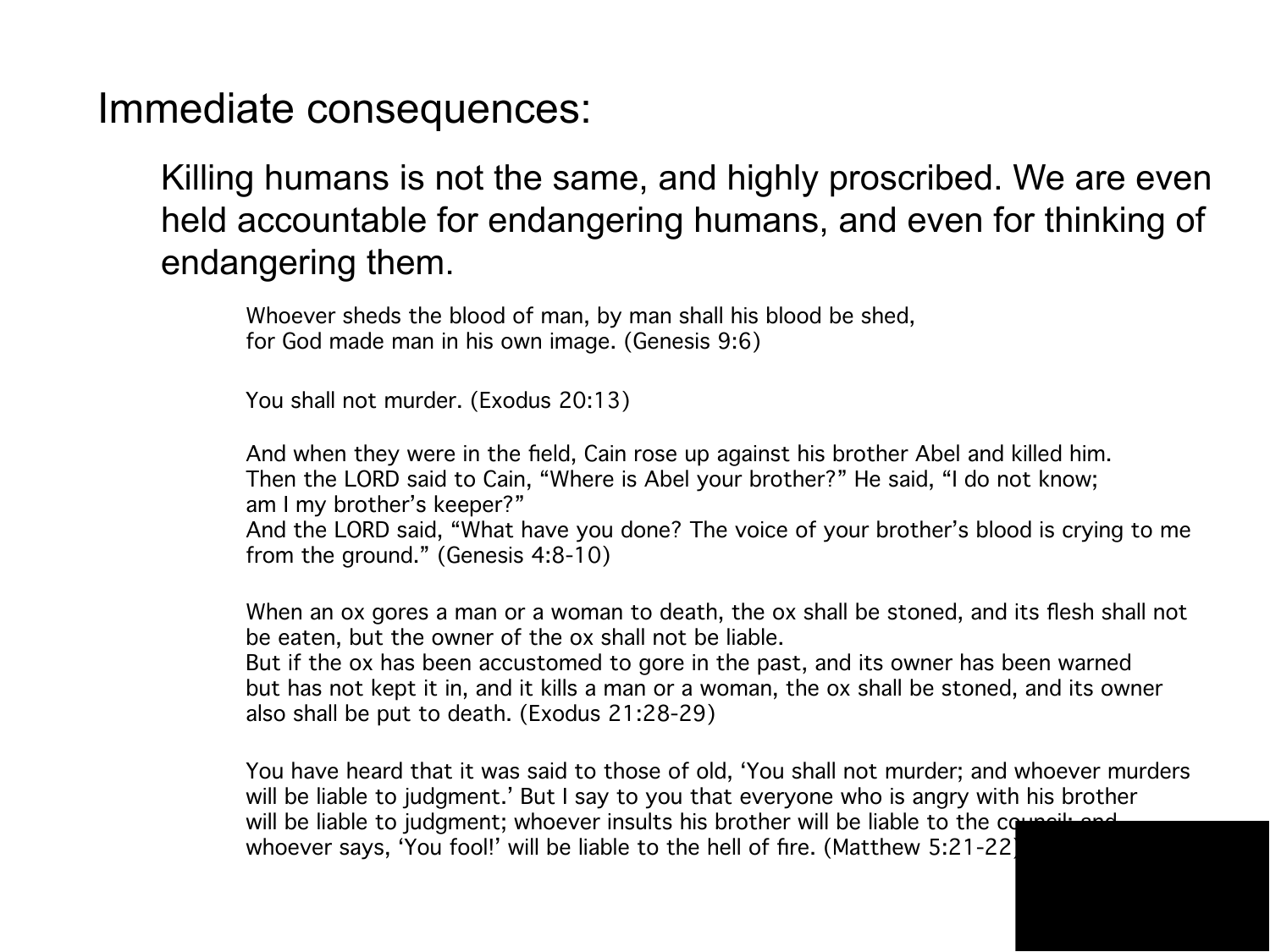# Note that the criminality of murder is not violence *per se*, but violation of "holiness" since people have the image of God.

Whoever sheds the blood of man, by man shall his blood be shed, for God made man in his own image. (Genesis 9:6)

And when Aaron and his sons have fnished covering the sanctuary and all the furnishings of the sanctuary, as the camp sets out, after that the sons of Kohath shall come to carry these, but they must not touch the holy things, lest they die. These are the things of the tent of meeting that the sons of Kohath are to carry. ... deal thus with them, that they may live and not die when they come near to the most holy things: Aaron and his sons shall go in and appoint them each to his task and to his burden, but they shall not go in to look on the holy things even for a moment, lest they die. (Number 4:15-20)

"holiness" = set apart for God's purposes ("outside" the natural way of the world) R.C. Sproul, *Holiness of God*

## predators are cool!

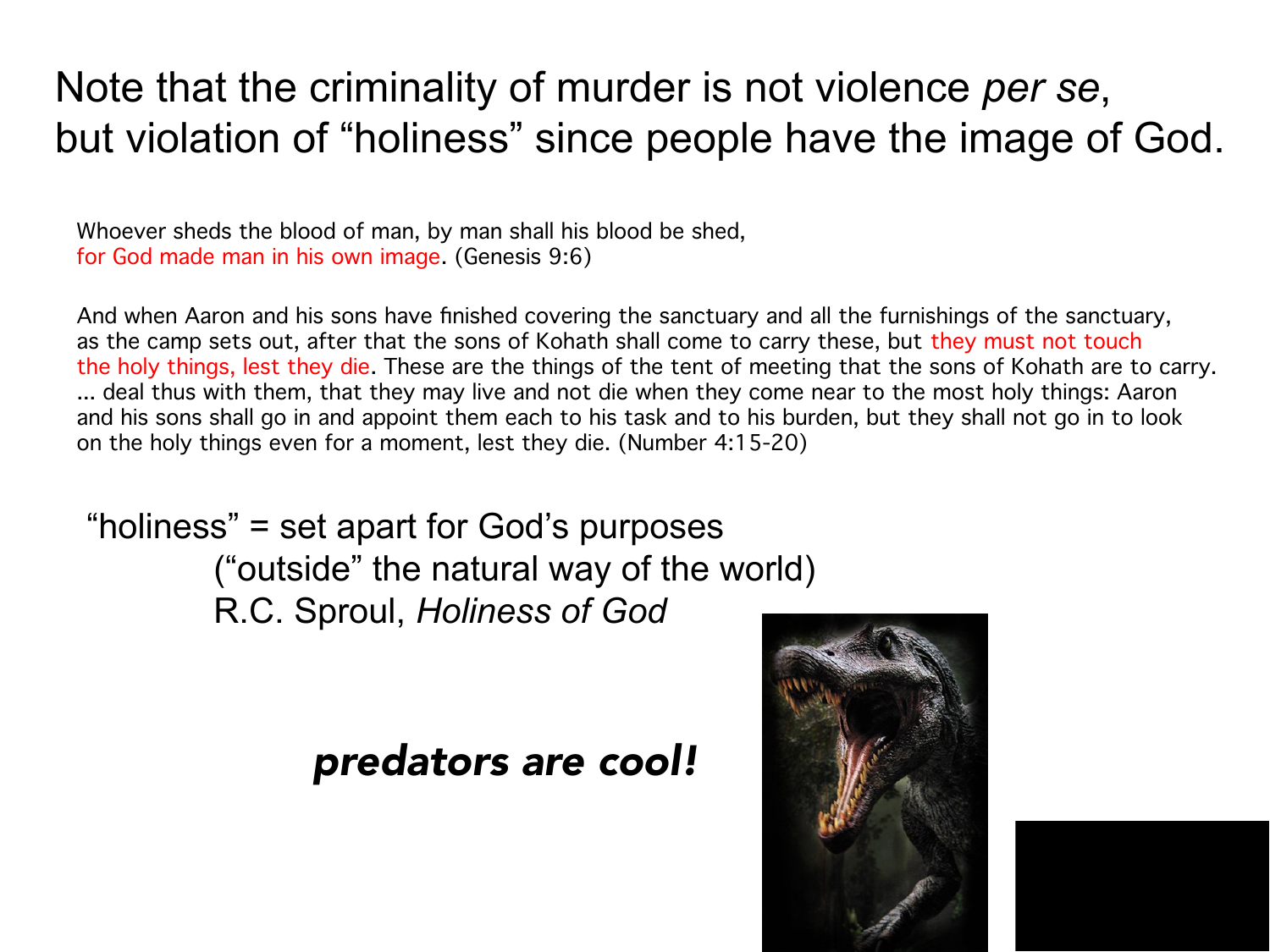General agreement of Christians that people are different from animals (contra neo-pagan spirituality).

Areas of disagreement among Christians:

Who and what do we count as human?

Who enforces, and how do we enforce these principles?

Past debates: Are Africans human? Are women and children? Are mentally challenged people? Are Jews?

*The fact that something is debated does not excuse us.*

F. Schaeffer/ C.E. Koop, *Whatever Happened to the Human Race*: eugenics concept of "life not worth living" as origin of Nazism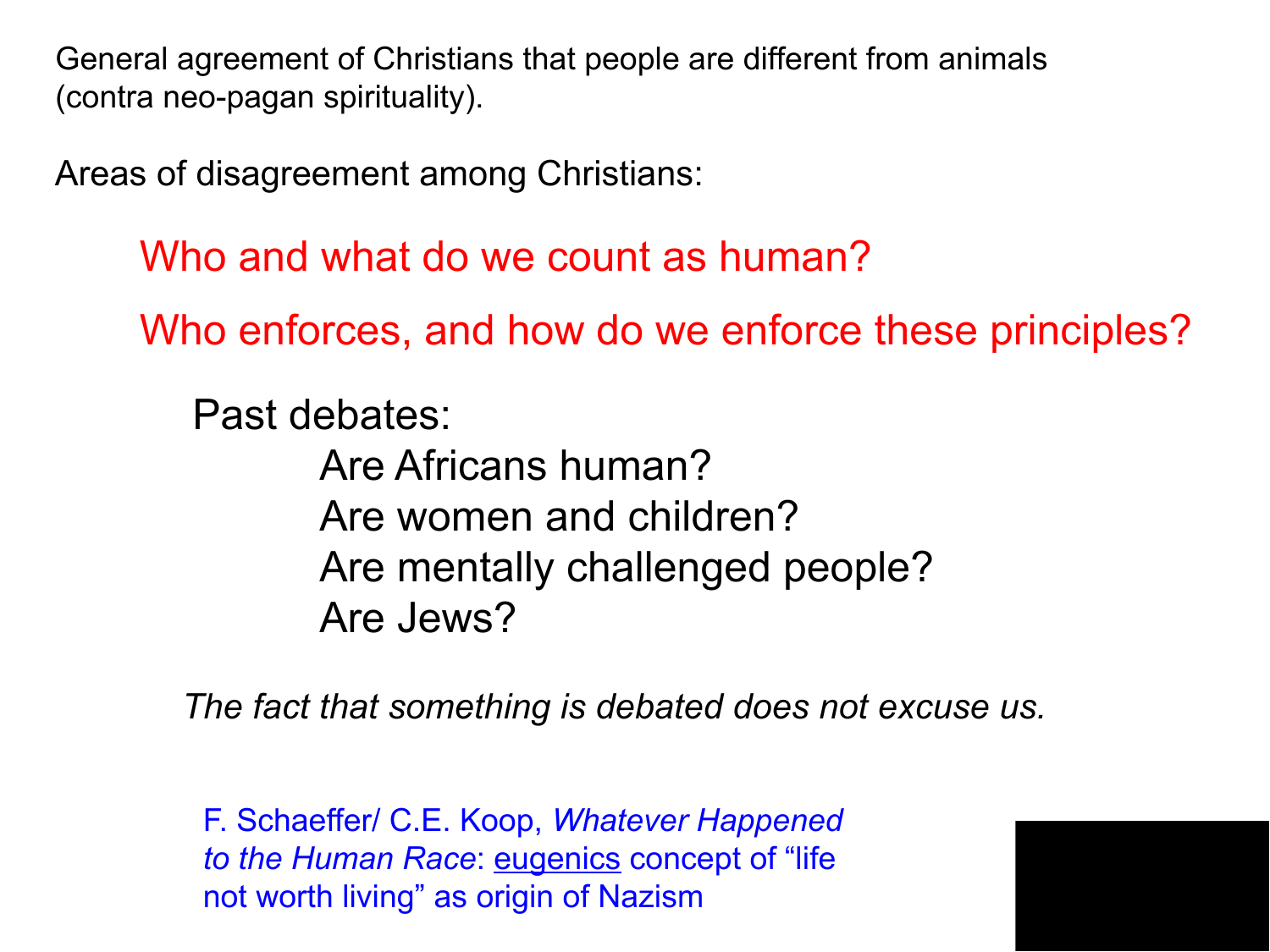Who and what do we count as human?

"Attribute" humanness

intelligence? independence? "personhood"? animals share many of these attributes. less of these attributes = less human?

### "Holiness" of human life at all stages

reverence for beginning of life processes respecting all people, not treating any as objects respect for dead bodies saving/protecting human life at all stages treating people as morally responsible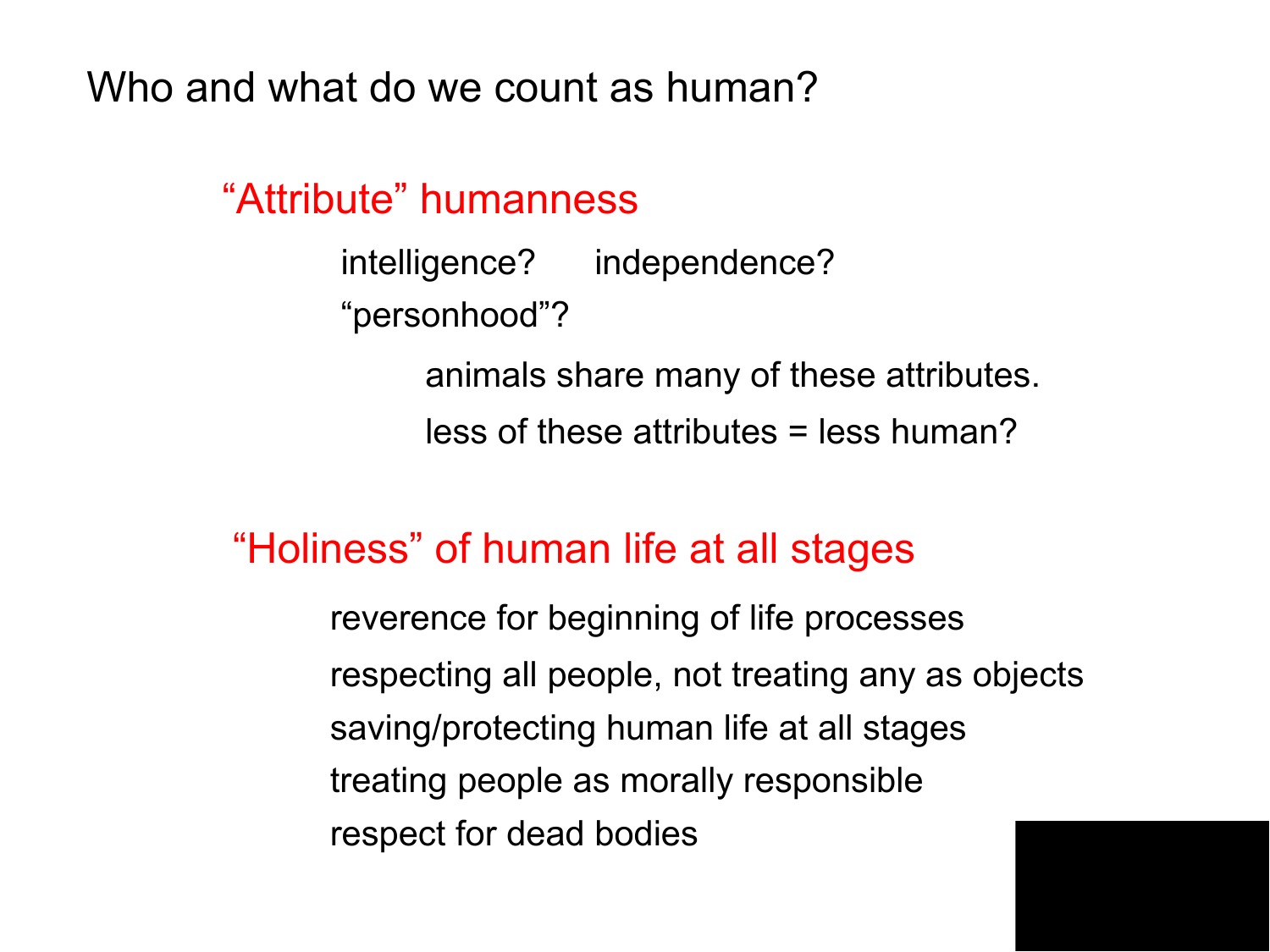1. Respect for beginning of life

Scientific facts:

About 2/3 of fertilized eggs do not implant, naturally.

The "mini-pill" works partly by preventing implantation of fertilized embryos.

Many fertility clinics routinely destroy fertilized embryos.

Some stem cells are taken from destroyed fertilized embryos.

*Question is not: "Are they people?" or "Is it natural?" but "Are we venerating human life with utmost care?"*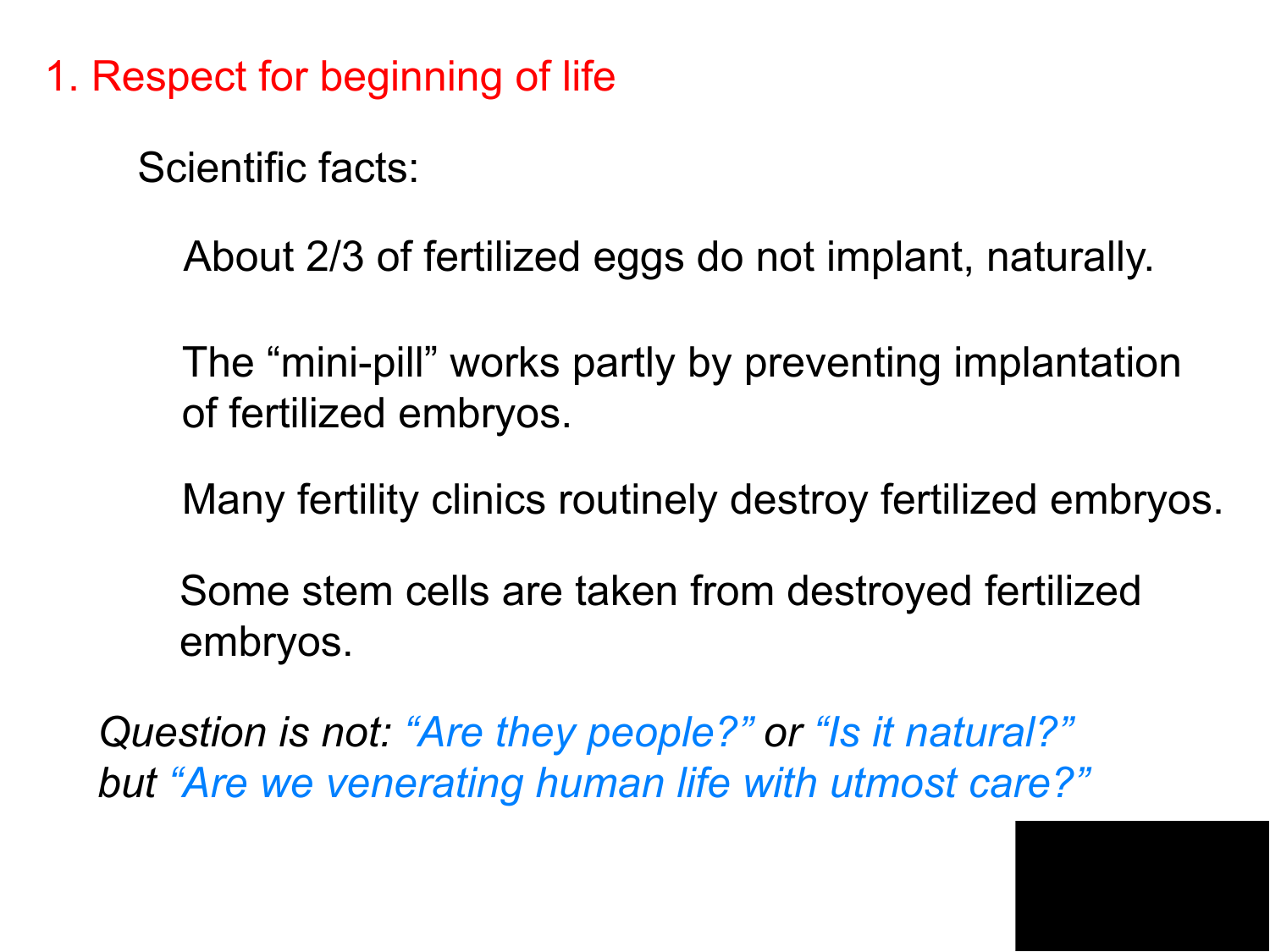### Church's view of abortion

When men strive together and hit a pregnant woman, so that her children come out, but there is no harm, the one who hit her shall surely be fned, as the woman's husband shall impose on him, and he shall pay as the judges determine. But if there is harm, then you shall pay life for life (Exodus 21:22-23)

The Didache -- ca 120 A.D. "Thou shalt not murder a child by abortion."

Athenagoras -- ca 165

"We say that women who induce abortions are murderers, and will have to give account of it to God. For the same person would not regard the child in the womb as a living being and therefore an object of God's care and then kill it…But we are altogether consistent in our conduct. We obey reason and do not override it."

Tertullian -- ca 160-240

"For us [Christians] we may not destroy even the fetus in the womb, while as yet the human being derives blood from other parts of the body for its sustenance. To hinder a birth is merely a speedier man-killing; nor does it matter when you take away a life that is born, or destroy one that is coming to birth." - Apology 9:6

Ambrose of Milan -- ca 339-397

"The wealthy, in order that their inheritance may not be divided among several, deny in the very womb their own progeny. By use of parricidal mixtures they snuff our the fruit of their wombs in the genital organs themselves. In this way life is taken away before it is born… Who except man himself has taught us ways of repudiating children?"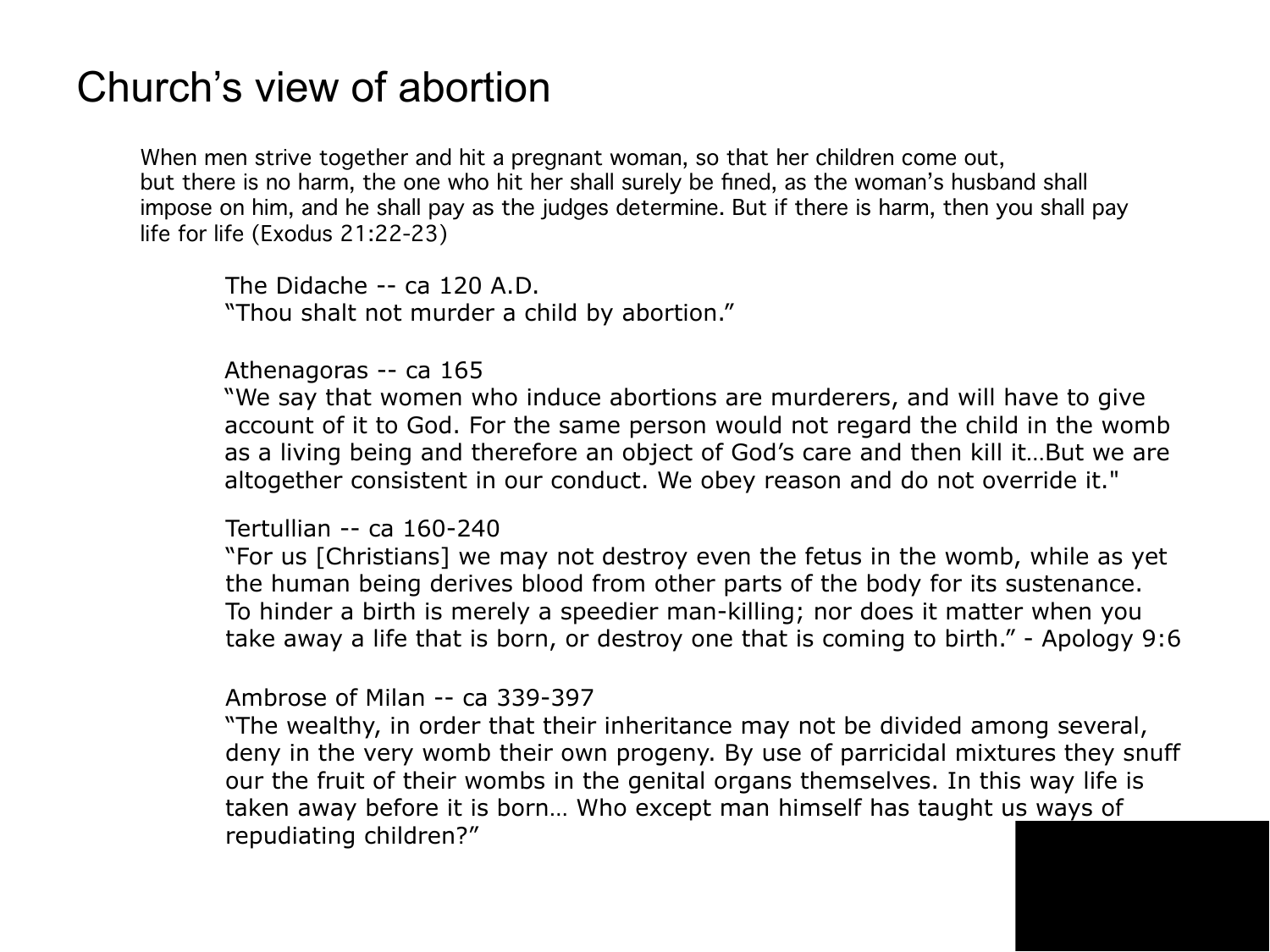John Calvin, Commentary on Exodus

"...the unborn, though enclosed in the womb of his mother, is already a human being, and it is an almost monstrous crime to rob it of life which it has not yet begun to enjoy. If it seems more horrible to kill a man in his own house than in a field, because a man's house is his most secure place of refuge, it ought surely to be deemed more atrocious to destroy the unborn in the womb before it has come to light."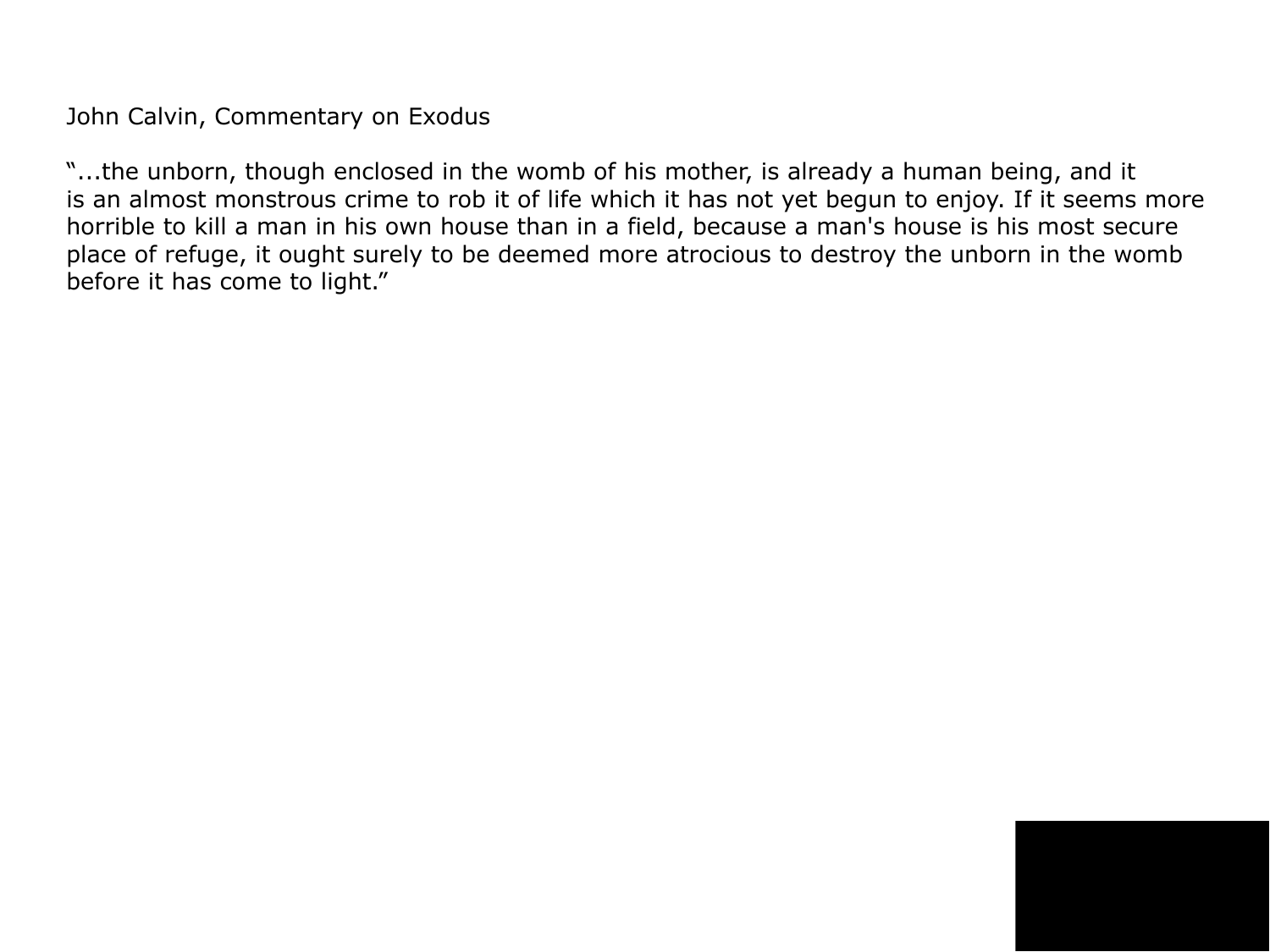Systemic or societal sins-- why is it so hard to change?

Slavery: society based on slave economy

Abortion: almost no women get abortions as "free moral choice" -- they grieve deeply over it.

Unspoken premises of society:

*alienation:* "Your problems are your own"

*image:* you are a failure if no sex

*barter instead of covenant:*

"Free to love who you can keep" (Keller)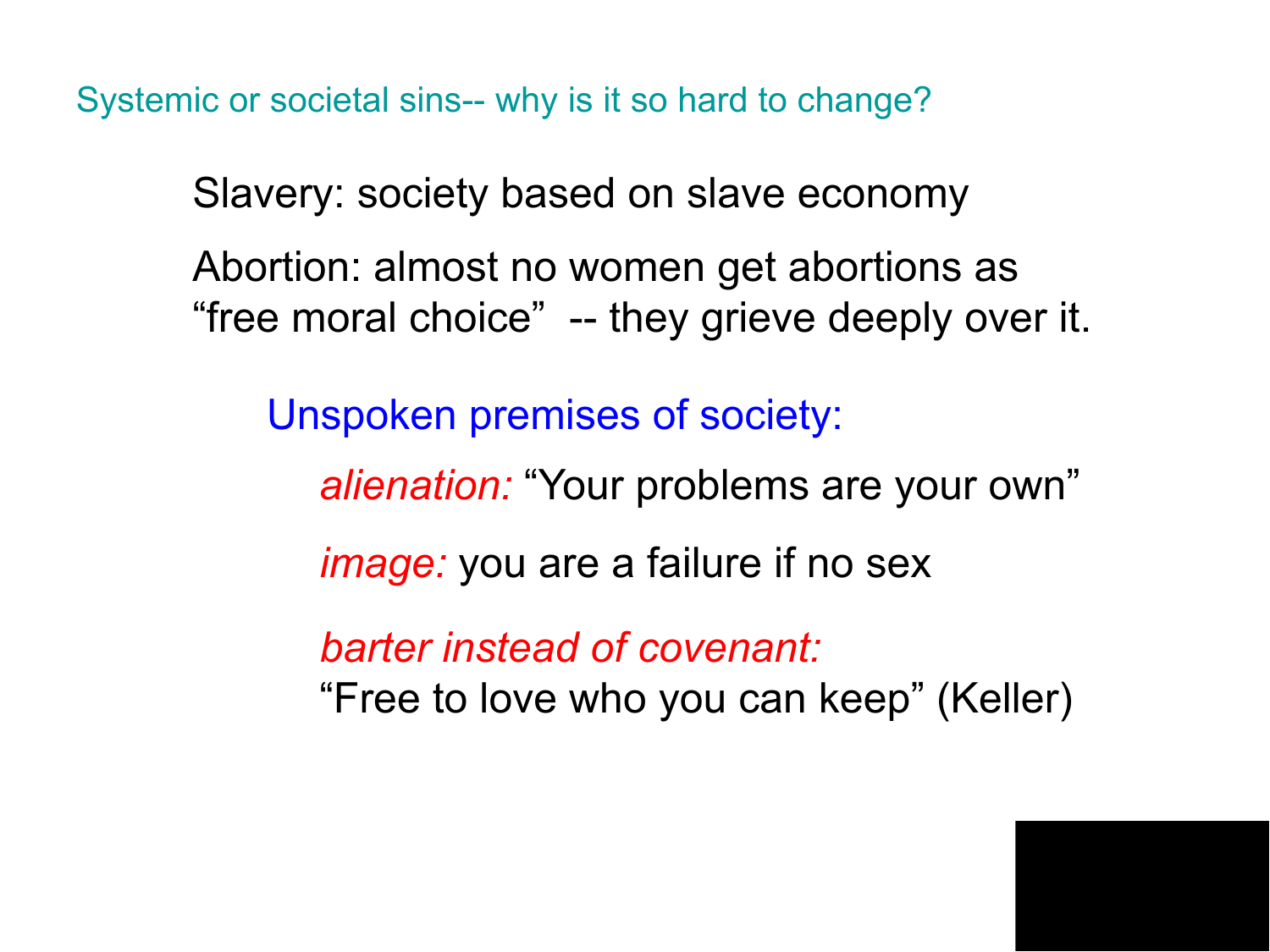# 2. Respect for end of life

And if a man has committed a crime punishable by death and he is put to death, and you hang him on a tree, his body shall not remain all night on the tree, but you shall bury him the same day, for a hanged man is cursed by God. You shall not defle your land that the LORD your God is giving you for an inheritance. (Deut 21:22-23)

*"desensitization"*

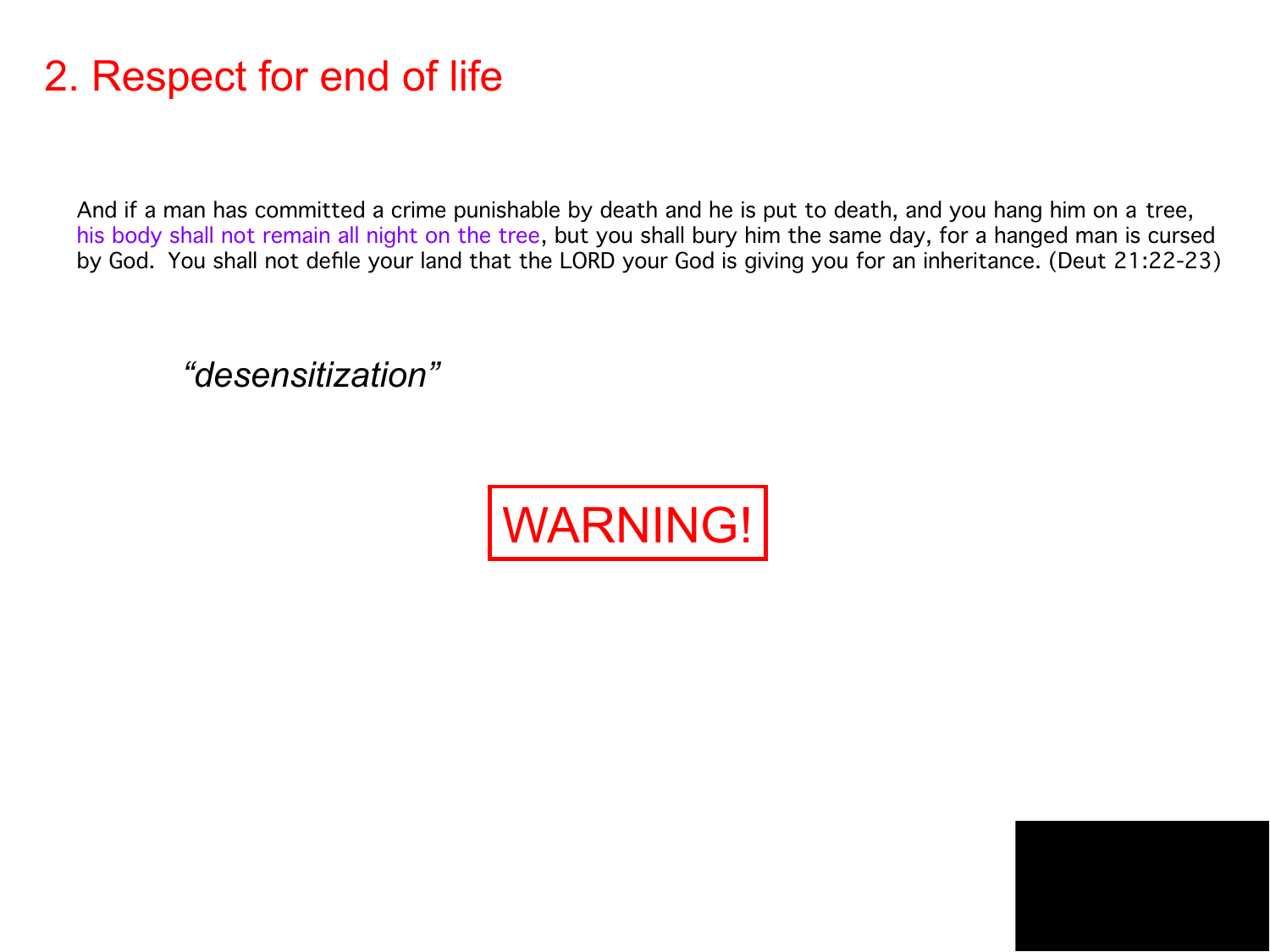



nine weeks

seven weeks

respect for holiness of human life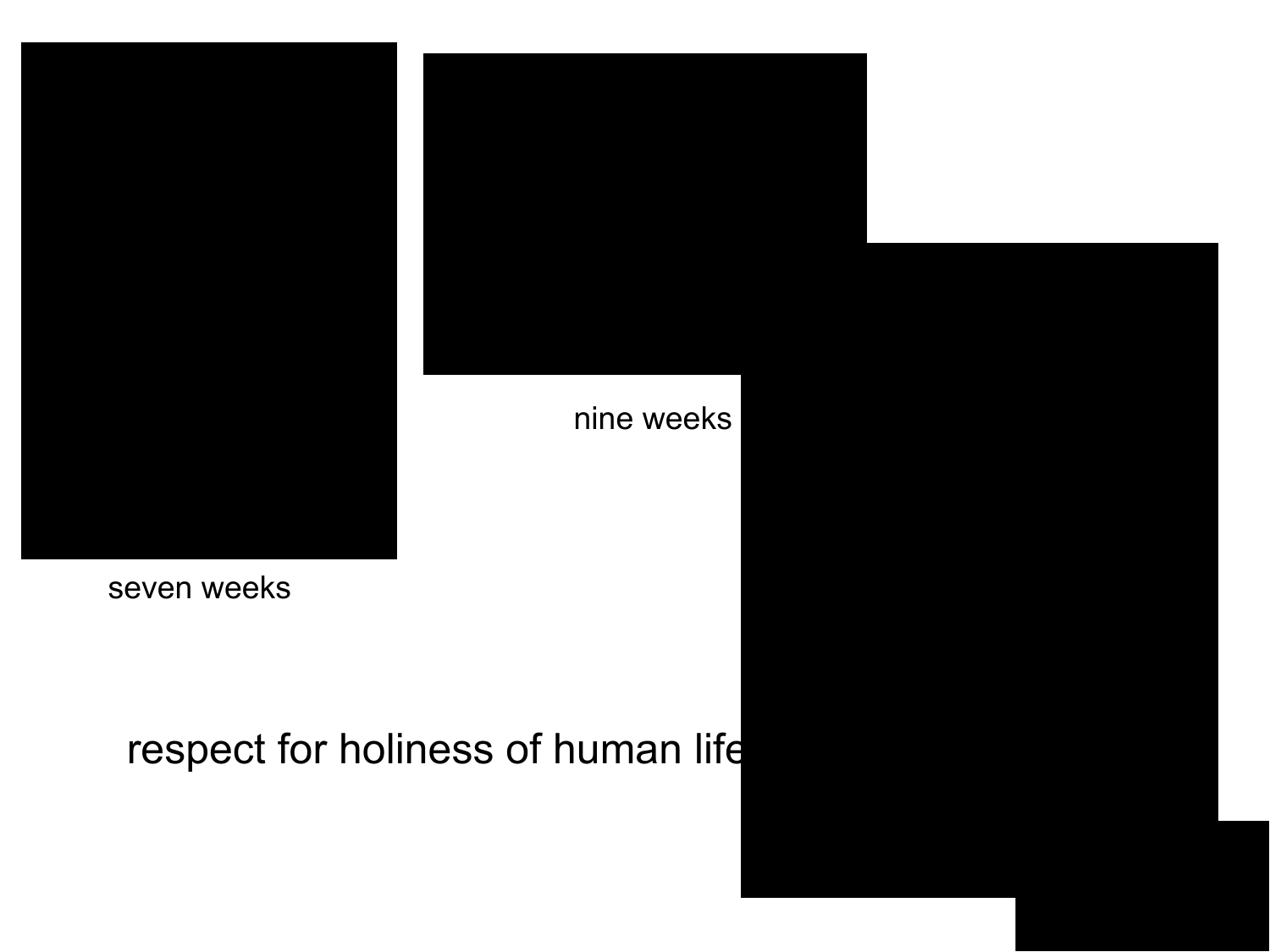# 3. Saving/protecting life at all stages

# Death as an "enemy"

Jesus wept. (John 11:35)

For he must reign until he has put all his enemies under his feet. The last enemy to be destroyed is death. (1 Corinthians 15:25-26)

Because you have said, "We have made a covenant with death, and with Sheol we have an agreement, when the overwhelming whip passes through it will not come to us, for we have made lies our refuge, and in falsehood we have taken shelter"; therefore thus says the Lord GOD,

"Behold, I am the one who has laid as a foundation in Zion, a stone, a tested stone,a precious cornerstone, of a sure foundation: 'Whoever believes will not be in haste.' And I will make justice the line, and righteousness the plumb line; and hail will sweep away the refuge of lies, and waters will overwhelm the shelter." Then your covenant with death will be annulled, and your agreemsent with Sheol will not stand; when the overwhelming scourge passes through, you will be beaten down by it. (Isaiah 28:15-18)

Freedom to commit suicide?

*"circle of life" vs. "culture of life"*



alienation: frees us of responsibility to relieve suffering, comfort the depressed

right of self harm? ignores the role of the salesman in choices.

Does anyone make a free informed choice?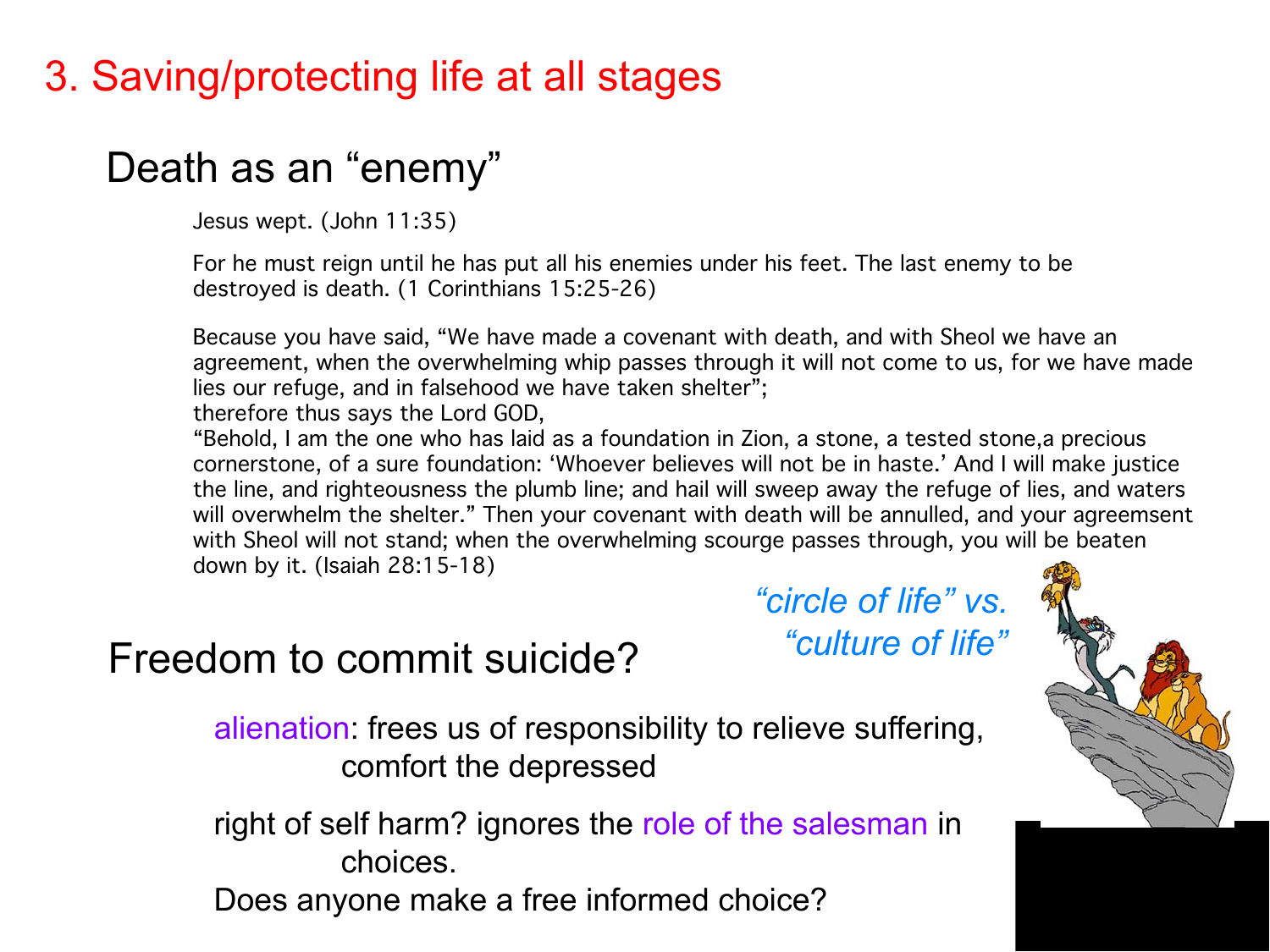# Caring for all people

#### **Westminster Larger Catechism, 1648**

#### Q. 134. Which is the sixth commandment?

A. The sixth commandment is, Thou shalt not kill.

#### Q. 135. What are the duties required in the sixth commandment?

A. The duties required in the sixth commandment are all careful studies, and lawful endeavors, to preserve the life of ourselves and others by resisting all thoughts and purposes, subduing all passions, and avoiding all occasions, temptations, and practices, which tend to the unjust taking away the life of any; by just defense thereof against violence, patient bearing of the hand of God, quietness of mind, cheerfulness of spirit; a sober use of meat, drink, physic, sleep, labour, and recreations; by charitable thoughts, love, compassion, meekness, gentleness, kindness; peaceable, mild and courteous speeches and behaviour; forbearance, readiness to be reconciled, patient bearing and forgiving of injuries, and requiting good for evil; comforting and succouring the distressed and protecting and defending the innocent.

Whoever oppresses a poor man insults his Maker,

but he who is generous to the needy honors him. (Proverbs 14:31)

Religion that is pure and undefled before God, and the Father, is this: to visit orphans and widows in their affiction, and to keep oneself unstained from the world. (James 1:27)

Ron Sider, *Cry Justice*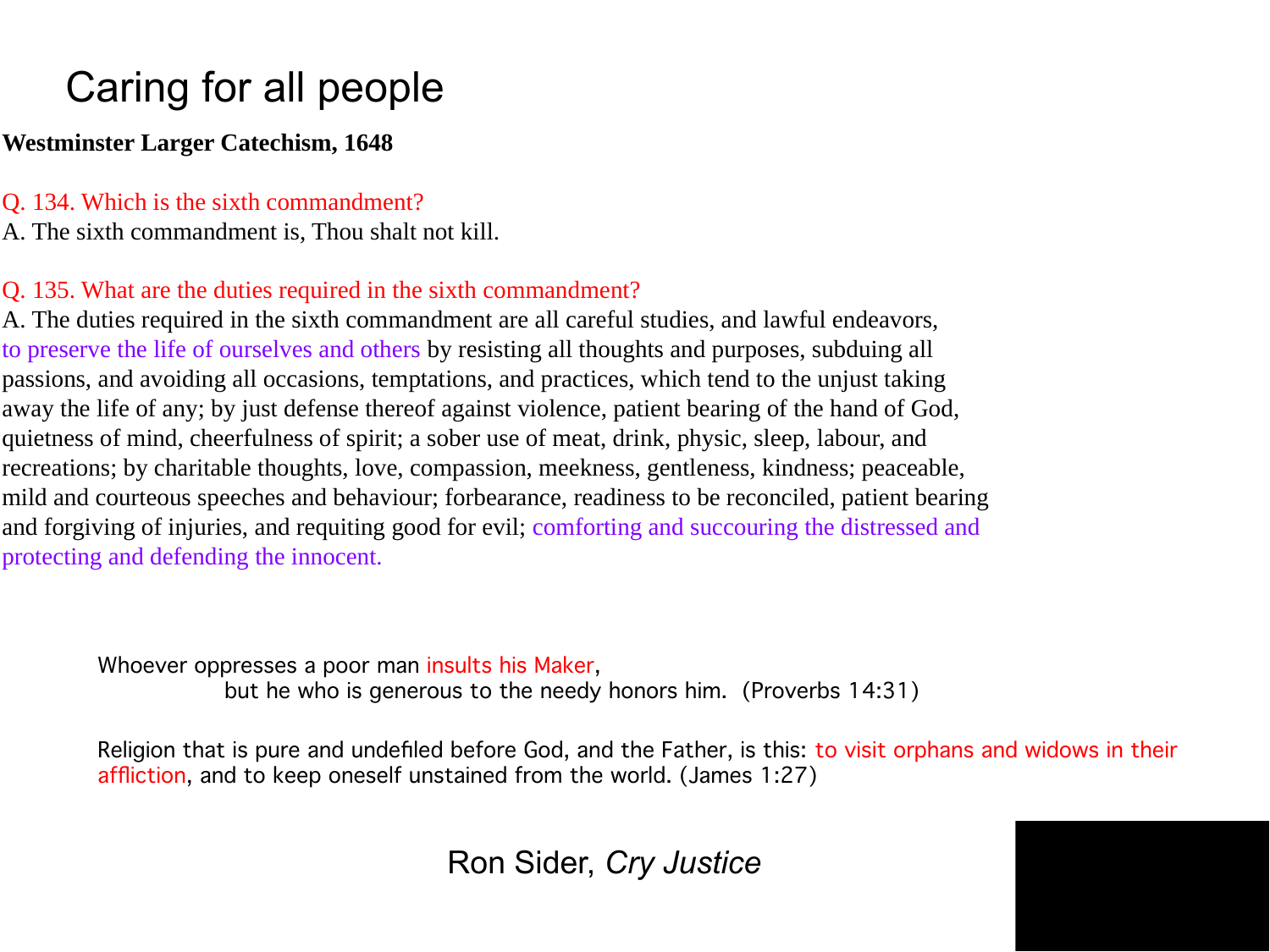## Caring for all people

### Respecting all people, not treating any as objects

### freak shows

racism sexual objectification

mocking homeless, foreign, or stupid people

#### different laws for poor and rich (either way)/ demonizing classes of people

You shall not curse the deaf or put a stumbling block before the blind, but you shall fear your God: I am the LORD. (Lev 19:14)

You shall do no injustice in court. You shall not be partial to the poor or defer to the great, but in righteousness shall you judge your neighbor. (Leviticus 19:15)

He executes justice for the fatherless and the widow, and loves the sojourner, giving him food and clothing. (Deuteronomy 10:18)

You shall not fall in with the many to do evil, nor shall you bear witness in a lawsuit, siding with the many, so as to pervert justice (Exodus 23:2)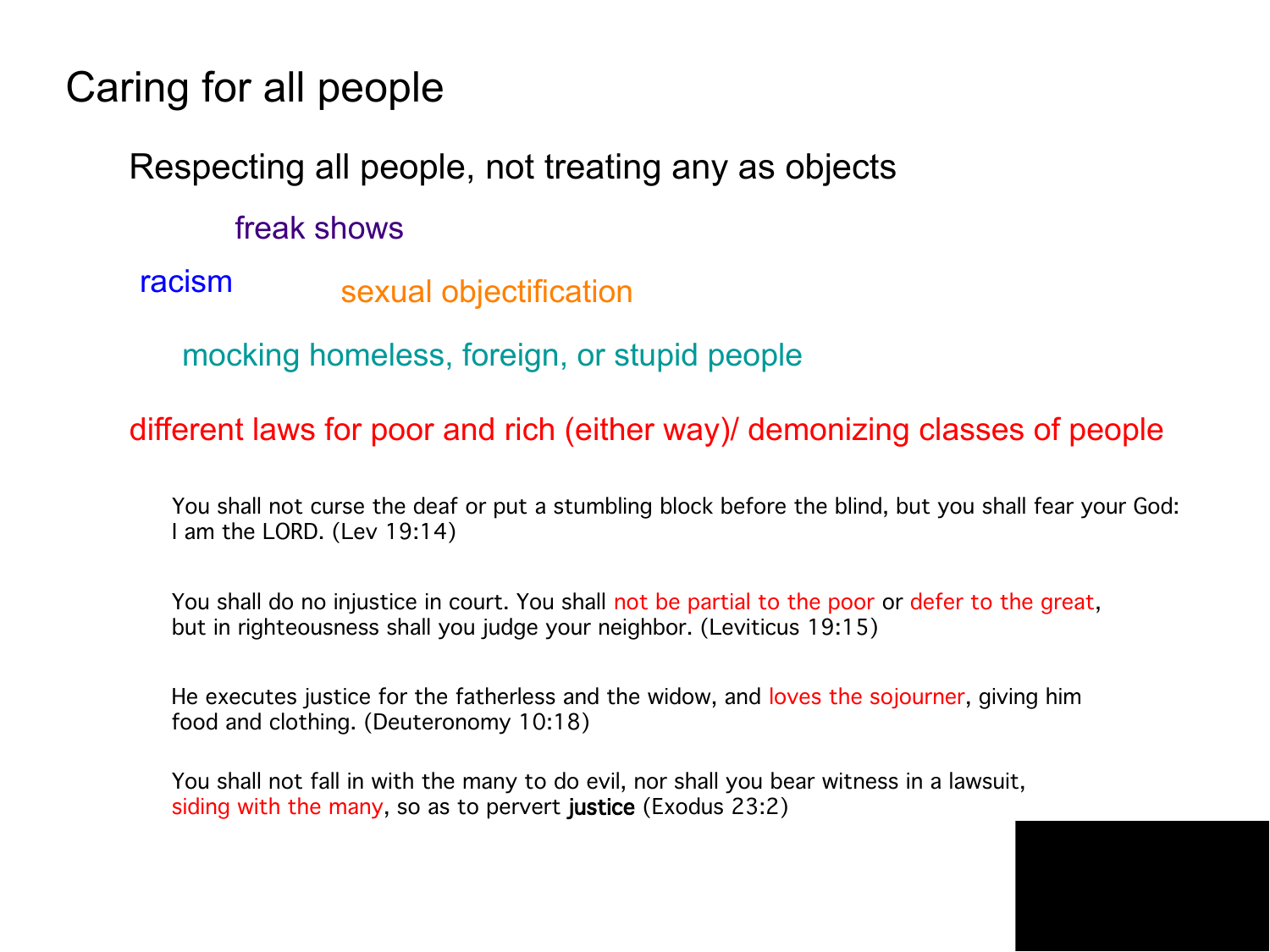"*Seamless garment*" or "*Consistent pro-life*" ethic

Catholic bishops of North America Jim Wallis (Sojourners) Tony Campolo

> anti-abortion anti-capital punishment anti-war (pacifist) pro-socialized health and welfare

"God is not a Republican"

Is God a pacifist?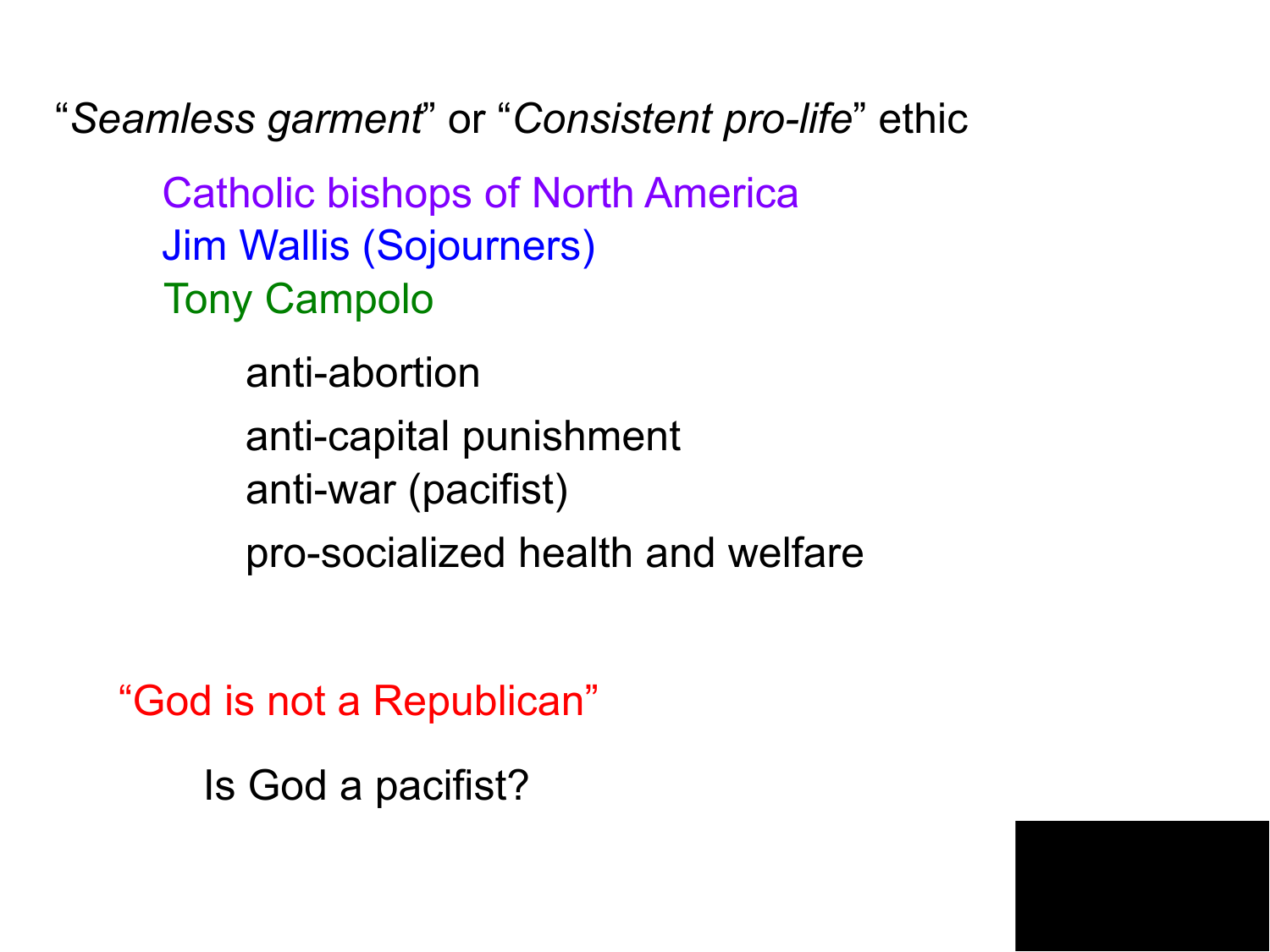4. Treating people as morally responsible

Biblical concept of *justice*

*revenge*: when hurt, I act on my own behalf, as I see fit.

### *justice*: when hurt, I cry out, and another acts on my behalf. Third party is more objective

Justice, and only justice, you shall follow, that you may live and inherit the land that the LORD your God is giving you. (Deuteronomy 16:20)

Behold, I cry out, 'Violence!' but I am not answered; I call for help, but there is no justice. (Job 19:7)

But the LORD sits enthroned forever; he has established his throne for justice (Psalm 9:7)

# Justice assumes actions of people are *significant -* we do not enforce justice on worms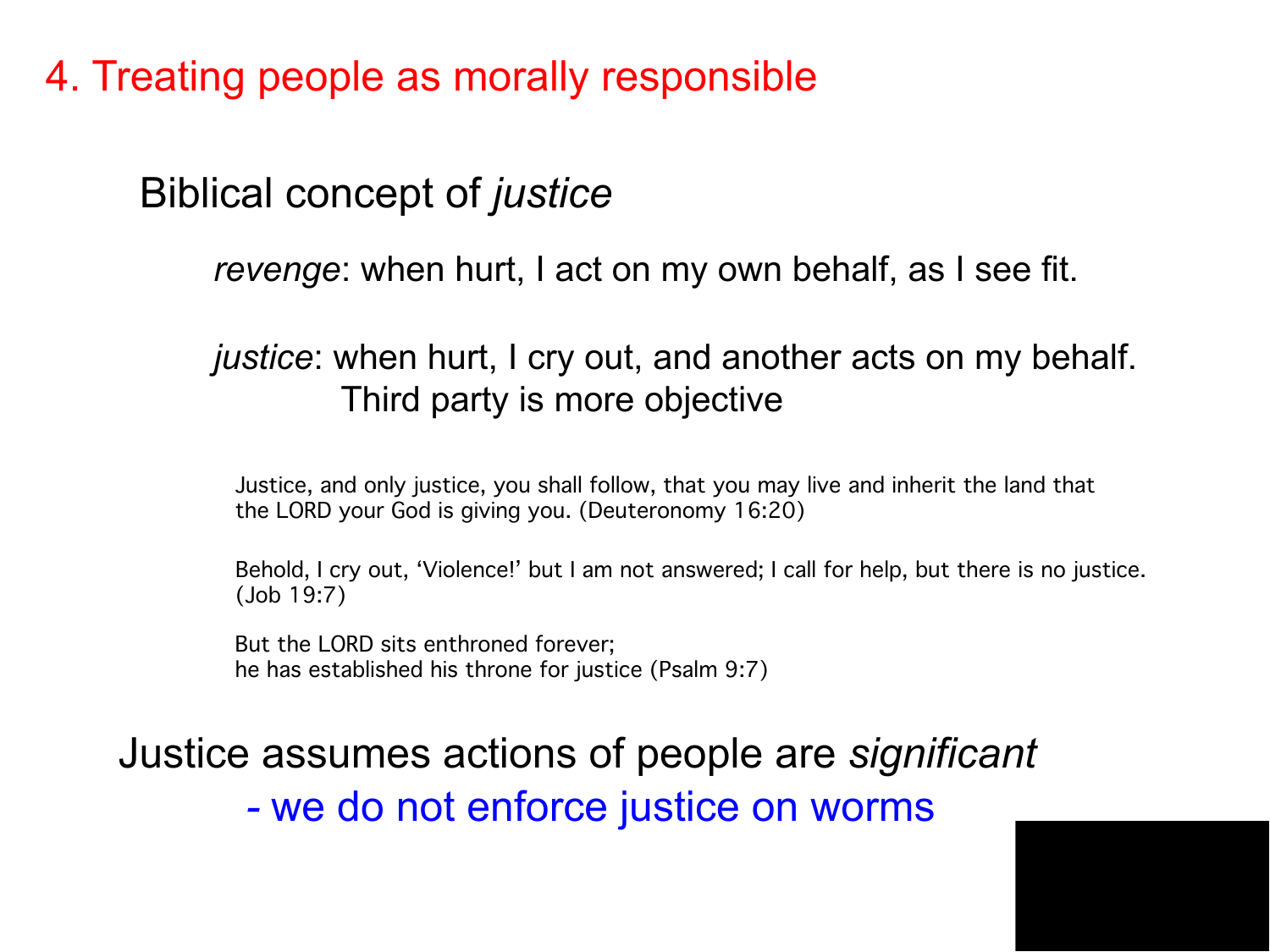# "Thou shalt not kill" = an absolute?

### *context* is Law of Moses

Whoever sheds the blood of man, by man shall his blood be shed, for God made man in his own image. (Genesis 9:6)

Whoever takes a human life shall surely be put to death. (Lev 24:17)

And if the people of the land do at all close their eyes to that man when he gives one of his children to Molech, and do not put him to death, then I will set my face against that man and against his clan and will cut them off from among their people, him and all who follow him in whoring after Molech. (Lev 20:4-5)

## An "Old Testament" ethic?

Let every person be subject to the governing authorities. For there is no authority except from God, and those that exist have been instituted by God. Therefore whoever resists the authorities resists what God has appointed, and those who resist will incur judgment. For rulers are not a terror to good conduct, but to bad. Would you have no fear of the one who is in authority? Then do what is good, and you will receive his approval, for he is God's servant for your good. But if you do wrong, be afraid, for he does not bear the sword in vain. For he is the servant of God, an avenger who carries out God's wrath on the wrongdoer. (Romans 13:1-4)

... who through faith conquered kingdoms, enforced justice, obtained promises, stopped the mouths of lions... (Heb 11:33)

Jesus answered [Pilate], "You would have no authority over me at all unless it had been given you from above. (John 19:11)

Jacques Ellul - earthly authority is from Satan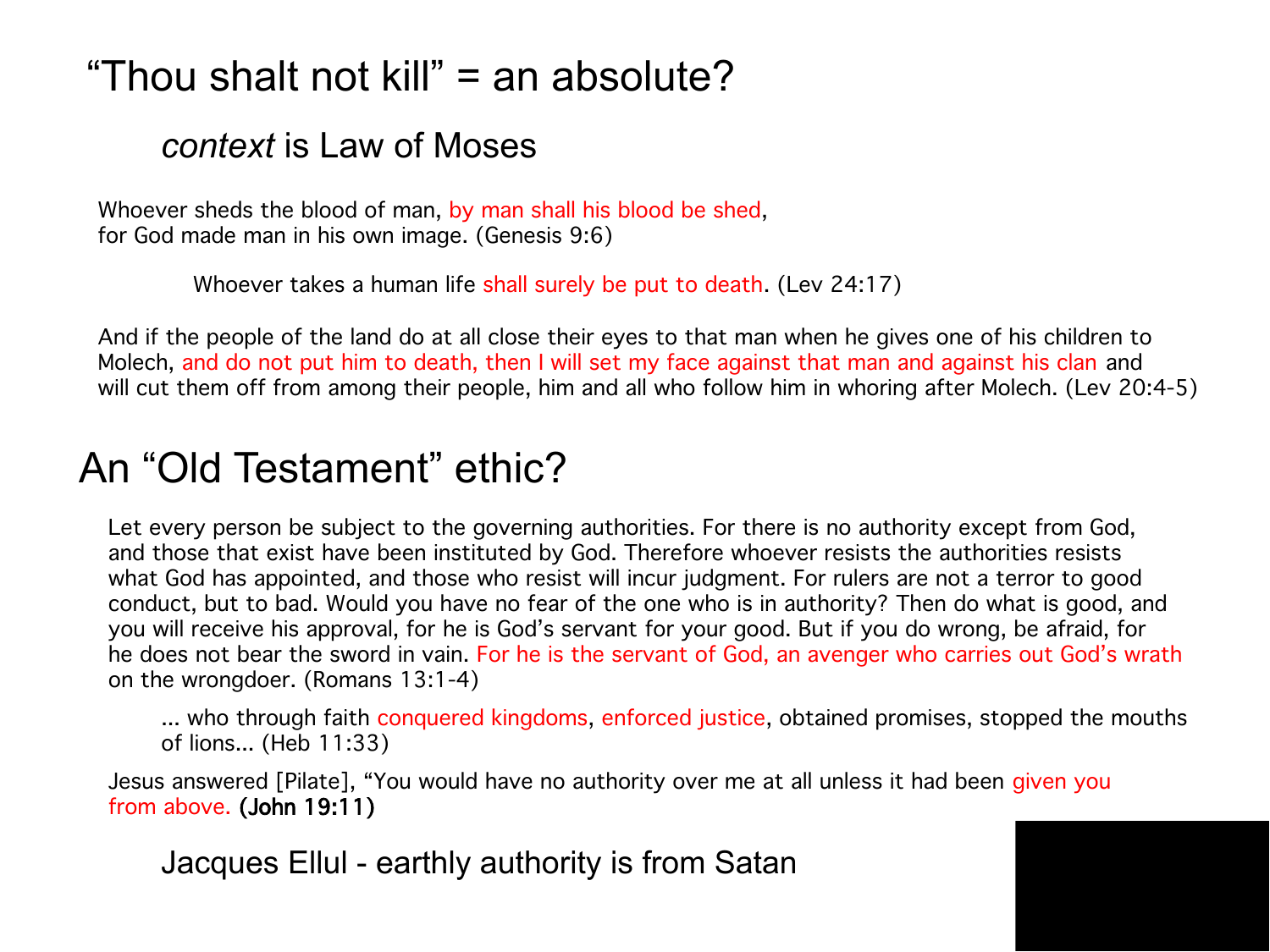## The wrath of God - an embarrassment?

Whoever mocks the poor insults his Maker; he who is glad at calamity will not go unpunished. (Proverbs 17:5)

He is clothed in a robe dipped in blood, and the name by which he is called is The Word of God. And the armies of heaven, arrayed in fne linen, white and pure, were following him on white horses. From his mouth comes a sharp sword with which to strike down the nations, and he will rule them with a rod of iron. He will tread the winepress of the fury of the wrath of God the Almighty. (Revelation 19:13-15)

The LORD is my strength and my song, and he has become my salvation... The LORD is a man of war; the LORD is his name. (Exodus 15:2-3)

If we say violence and killing are *intrinsically* evil, we either say God is evil or God has changed his character (or Bible is false)

### Essence of Gospel is that wrath is righteous

Since, therefore, we have now been justifed by his blood, much more shall we be saved by him from the wrath of God. (Romans 5:9)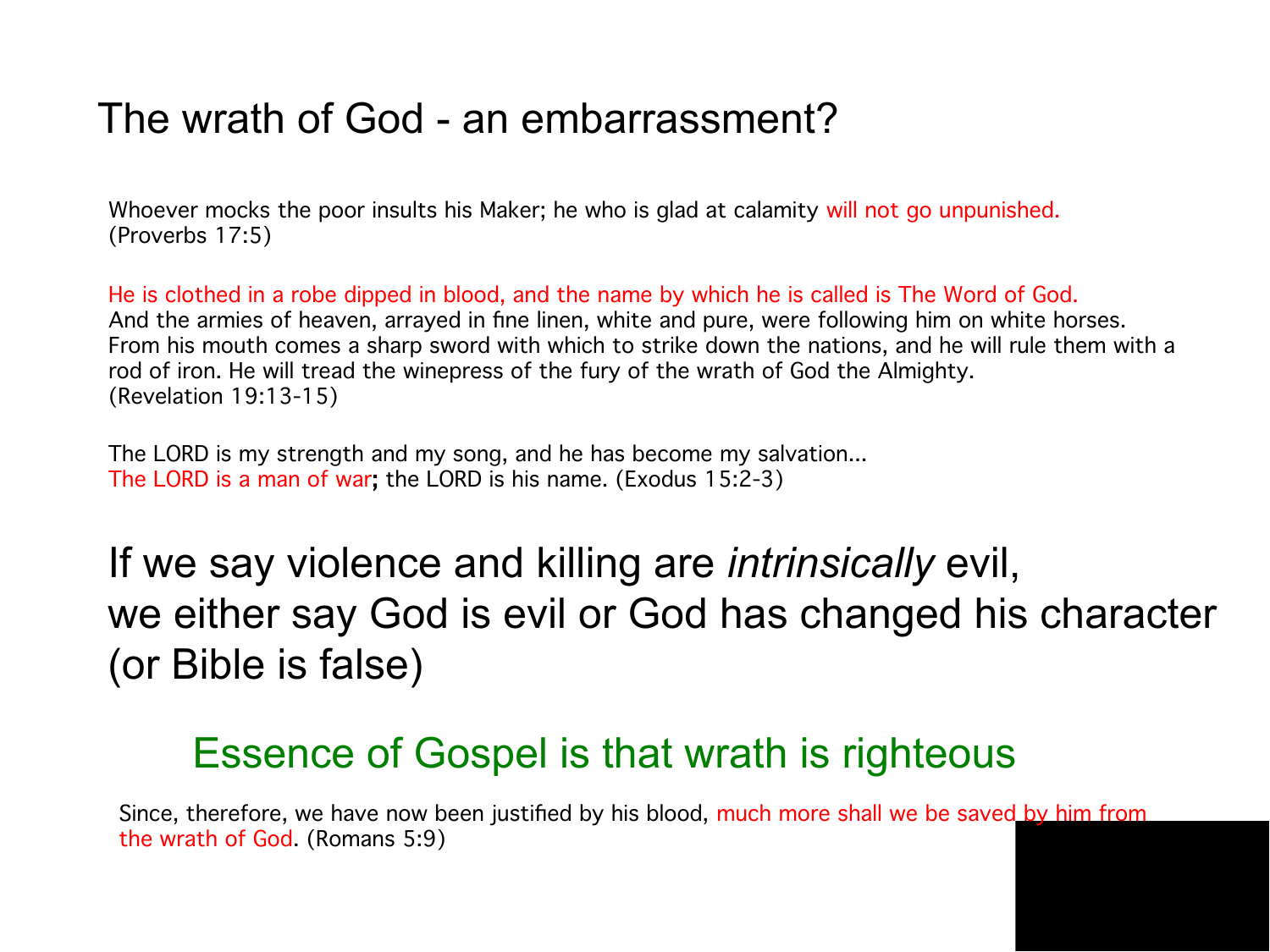*Pragmatic* arguments against death penalty

kill too many people off not sure if evidence adequate no legitimate authority to enforce it

Symbolic reasons for death penalty

teaches holiness of human life- no payment of money or time can equal it.

killers = "macho" culture or "loser" culture?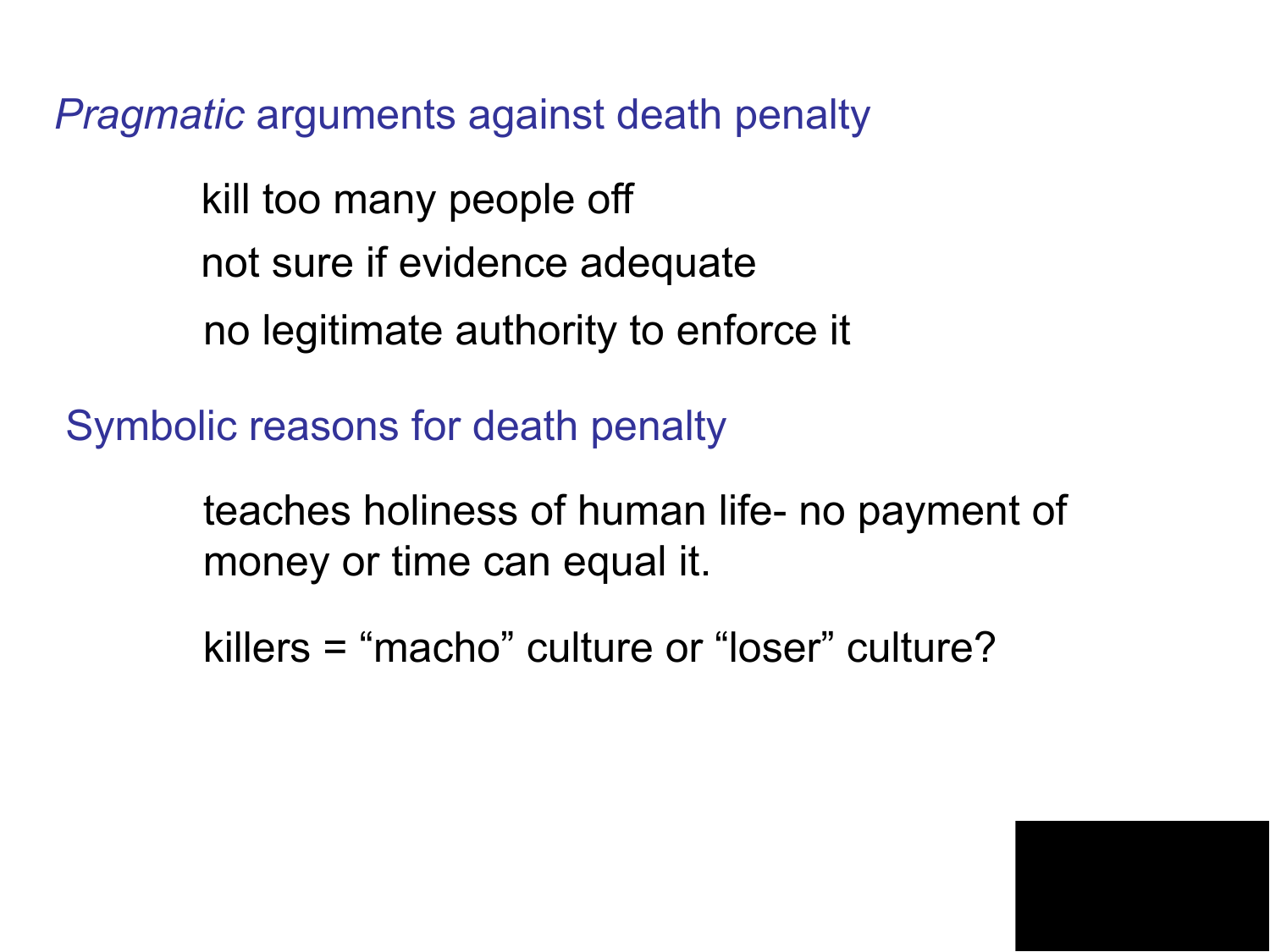# **War?**

Legitimate authority?

# Biblical concept of *rescue: "savior" who intervenes where oppressors rule*

Rescue those who are being taken away to death; hold back those who are stumbling to the slaughter. If you say, "Behold, we did not know this," does not he who weighs the heart perceive it? Does not he who keeps watch over your soul know it, and will he not repay man according to his work? (Proverbs 24:11-12)

The LORD is my strength and my song, and he has become my salvation... The LORD is a man of war; the LORD is his name. (Exodus 15:2-3)

"Just war theory" (e.g. Augustine) just means just ends last resort



fighting for."

Deut 20: rules for war (offer peace, don't destroy land, no draft)